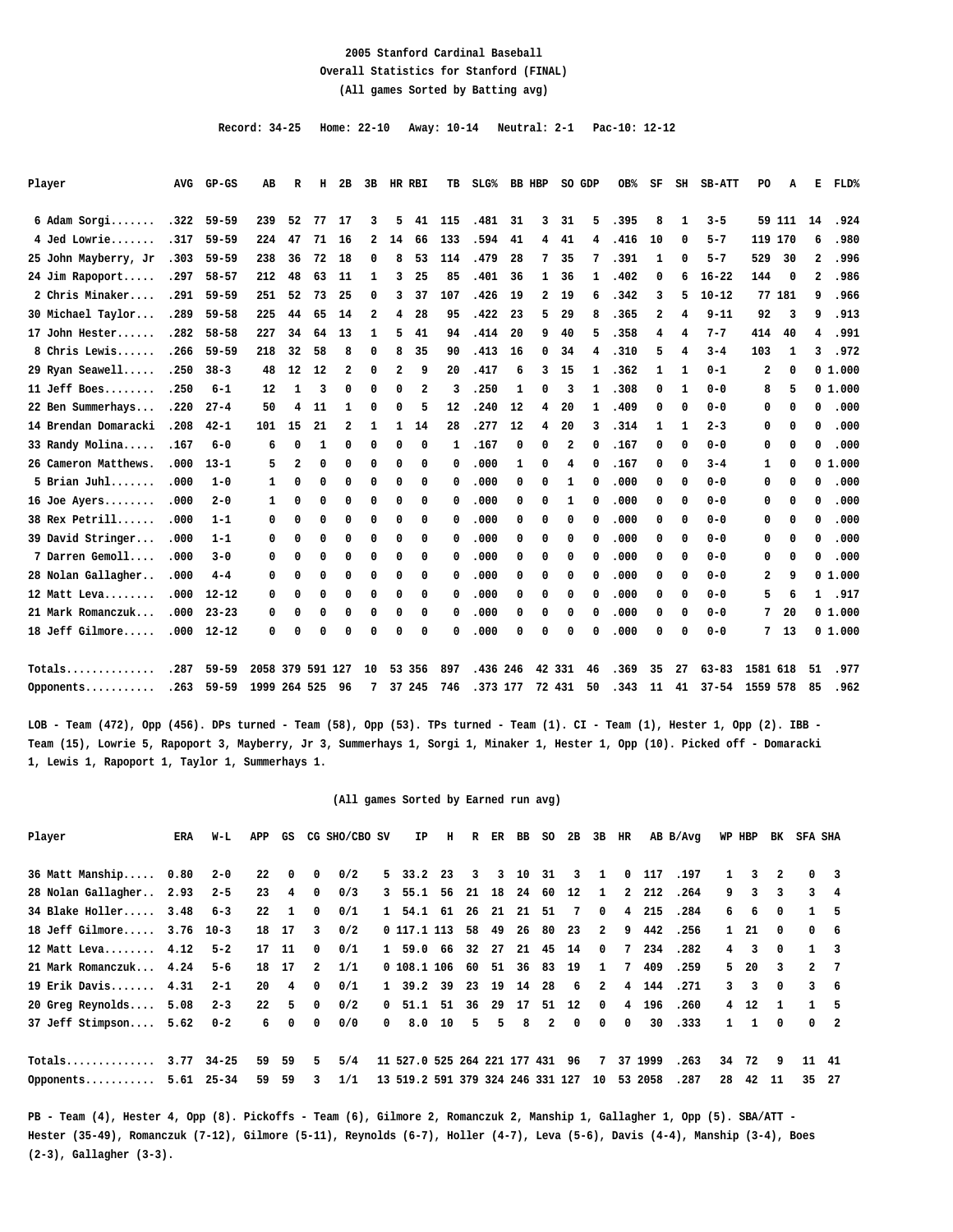## **2005 Stanford Cardinal Baseball Overall Statistics for Stanford (FINAL) (All games Sorted by Fielding pct)**

| Player               | c   | PO            | A      | Е                       | <b>FLD%</b> | DPs          | SBA CSB |              | $SBA\%$ | PB | CI |
|----------------------|-----|---------------|--------|-------------------------|-------------|--------------|---------|--------------|---------|----|----|
|                      |     |               |        |                         |             |              |         |              |         |    |    |
| 21 Mark Romanczuk    | 27  | 7             | 20     | 0                       | 1,000       | 1            | 7       | 5            | .583    | 0  | 0  |
| 18 Jeff Gilmore      | 20  | 7             | 13     | 0                       | 1.000       | 1            | 5       | 6            | .455    | 0  | 0  |
| 11 Jeff Boes         | 13  | 8             | 5      | 0                       | 1.000       | 0            | 2       | 1            | .667    | 0  | 0  |
| 28 Nolan Gallagher   | 11  | 2             | 9      | 0                       | 1.000       | 0            | 3       | 0            | 1.000   | 0  | 0  |
| 19 Erik Davis        | 9   | 4             | 5      | 0                       | 1.000       | $\mathbf{1}$ | 4       | 0            | 1.000   | 0  | 0  |
| 36 Matt Manship      | 7   | 1             | 6      | 0                       | 1.000       | $\mathbf{1}$ | 3       | $\mathbf{1}$ | .750    | 0  | 0  |
| 20 Greg Reynolds     | 7   | 0             | 7      | 0                       | 1.000       | 0            | 6       | 1            | .857    | 0  | 0  |
| 37 Jeff Stimpson     | 3   | 2             | 1      | 0                       | 1.000       | 0            | 0       | 0            | ---     | 0  | 0  |
| 29 Ryan Seawell      | 2   | 2             | 0      | 0                       | 1.000       | 0            | 0       | 0            | ---     | 0  | 0  |
| 26 Cameron Matthews. | 1   | $\mathbf{1}$  | 0      | 0                       | 1.000       | 0            | 0       | 0            | ---     | 0  | 0  |
| 25 John Mayberry, Jr | 561 | 529           | 30     | $\mathbf{2}$            | .996        | 54           | 0       | 0            | ---     | 0  | 0  |
| 17 John Hester       | 458 | 414           | 40     | 4                       | .991        | $\mathbf{1}$ | 35      | 14           | .714    | 4  | 1  |
| 24 Jim Rapoport      | 146 | 144           | 0      | $\overline{\mathbf{2}}$ | .986        | 0            | 0       | 0            | ---     | 0  | 0  |
| 4 Jed Lowrie         | 295 | 119 170       |        | 6                       | .980        | 48           | 0       | 0            | ---     | 0  | 0  |
| 8 Chris Lewis        | 107 | 103           | 1      | 3                       | .972        | 0            | 0       | 0            | ---     | 0  | 0  |
| 2 Chris Minaker      | 267 |               | 77 181 | 9                       | .966        | 42           | 0       | 0            | ---     | 0  | 0  |
| 34 Blake Holler      | 16  | 5             | 10     | 1                       | .938        | 0            | 4       | 3            | .571    | 0  | 0  |
| 6 Adam Sorgi         | 184 |               | 59 111 | 14                      | .924        | 11           | 0       | 0            | $---$   | 0  | 0  |
| 12 Matt Leva         | 12  | 5             | 6      | $\mathbf{1}$            | .917        | $\mathbf{1}$ | 5       | $\mathbf{1}$ | .833    | 0  | 0  |
| 30 Michael Taylor    | 104 | 92            | 3      | 9                       | .913        | $\mathbf{1}$ | 0       | 0            | ---     | 0  | 0  |
| 38 Rex Petrill       | 0   | 0             | 0      | 0                       | .000        | 0            | 0       | 0            | ---     | 0  | 0  |
| 7 Darren Gemoll      | 0   | 0             | 0      | 0                       | .000        | 0            | 0       | 0            | ---     | 0  | 0  |
| $5$ Brian Juhl       | 0   | 0             | 0      | 0                       | .000        | 0            | 0       | 0            | ---     | 0  | 0  |
| 14 Brendan Domaracki | 0   | 0             | 0      | 0                       | .000        | 0            | 0       | 0            | ---     | 0  | 0  |
| 16 Joe Ayers         | 0   | 0             | 0      | 0                       | .000        | 0            | 0       | 0            | ---     | 0  | 0  |
| 22 Ben Summerhays    | 0   | 0             | 0      | 0                       | .000        | 0            | 0       | 0            | ---     | 0  | 0  |
| 39 David Stringer    | 0   | 0             | 0      | 0                       | .000        | 0            | 0       | 0            | ---     | 0  | 0  |
| 33 Randy Molina      | 0   | 0             | 0      | 0                       | .000        | 0            | 0       | 0            | ---     | 0  | 0  |
| Totals               |     | 2250 1581 618 |        | 51                      | .977        | 58           | 37      | 17           | .685    | 4  | 1  |
| Opponents            |     | 2222 1559 578 |        | 85                      | .962        | 53           | 63      | 20           | .759    | 8  | 2  |
|                      |     |               |        |                         |             |              |         |              |         |    |    |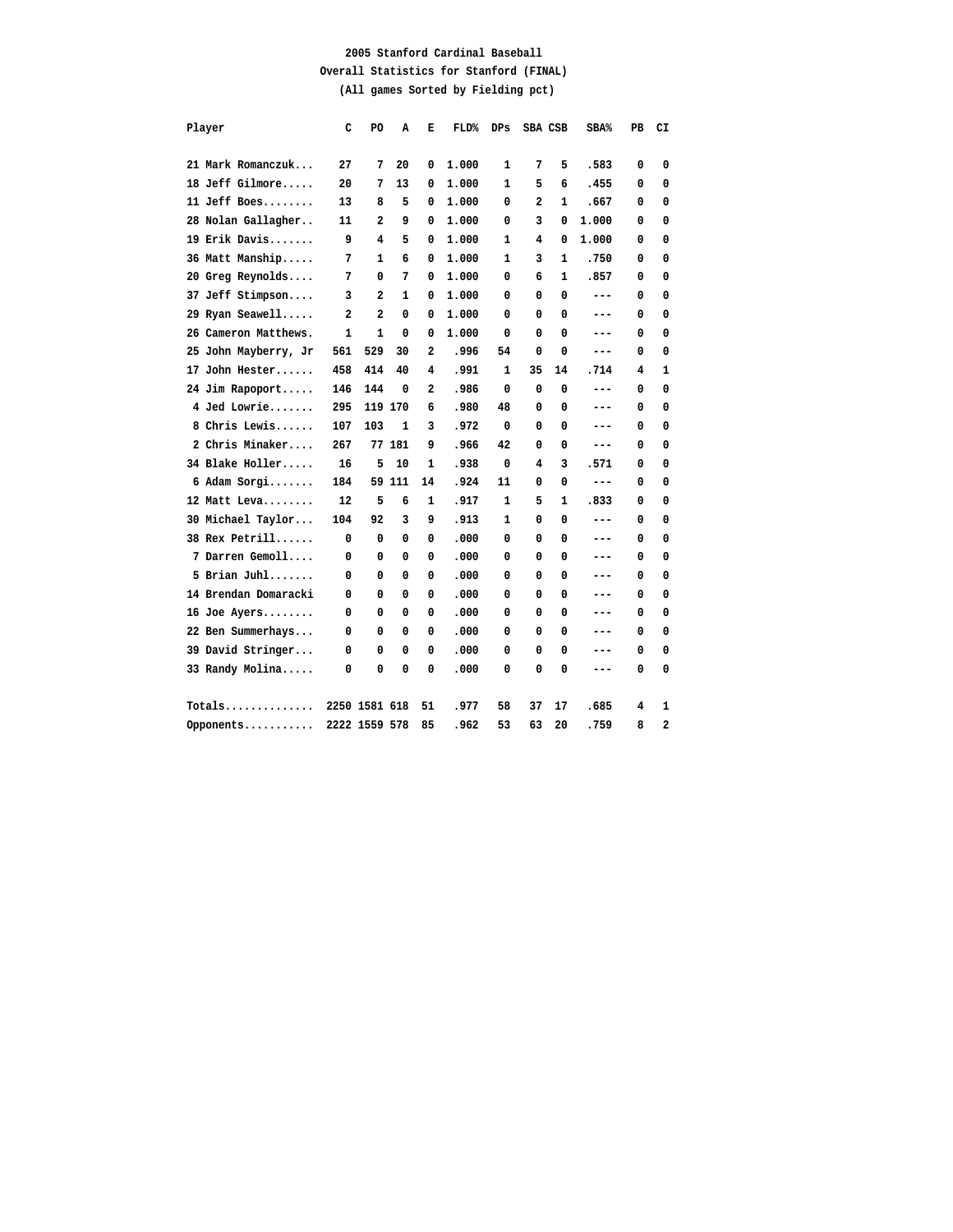#### **2005 Stanford Cardinal Baseball Game Results for Stanford (FINAL) (All games)**

| Game date<br>---------  | Opposing team<br>-------------             |   | Score<br>-----      |                 |                | --------/-- | rhe/rhe<br>------ |                         | Inns                             | Overall<br>-------             | $Pac-10$<br>--------       | Pitcher of record<br>---------------------- ----- | Attend Time |                      |
|-------------------------|--------------------------------------------|---|---------------------|-----------------|----------------|-------------|-------------------|-------------------------|----------------------------------|--------------------------------|----------------------------|---------------------------------------------------|-------------|----------------------|
| 01/29/05                | Fresno State                               |   | $W_12-1$            |                 | 12 14          | 0/1         |                   | 5 <sub>1</sub>          | 9                                | $1 - 0 - 0$                    | $0 - 0 - 0$                | Romanczuk (W $1-0$ )                              |             | 1859 2:40            |
| 01/30/05                | Fresno State                               | W | $7 - 0$             |                 | 7 10           | 0/0         | 5                 | $\mathbf{1}$            | 9                                | $2 - 0 - 0$                    | $0 - 0 - 0$                | $Gilmore (W 1-0)$                                 |             | 1981 2:05            |
| 01/30/05                | Fresno State                               | W | 8-4                 |                 | 8 11           |             | 0/411             | 5                       | 9                                | $3 - 0 - 0$                    | $0 - 0 - 0$                | $Holler (W 1-0)$                                  |             | 1981 3:00            |
| 02/04/05                | at Cal State Fullerton                     |   | $3 - 5$ L           | 3               | 3              | 2/5         | 7                 | 3                       | 9                                | $3 - 1 - 0$                    | $0 - 0 - 0$                | Romanczuk $(L 1-1)$                               |             | 3611 3:05            |
| 02/05/05                | at Cal State Fullerton                     |   | $3-4$ L             | 3               | 3              | 0/4         | 5                 | 2                       | 9                                | $3 - 2 - 0$                    | $0 - 0 - 0$                | Gallagher (L 0-1)                                 |             | 2846 2:52            |
| 02/06/05                | at Cal State Fullerton                     |   | W 15-10             |                 | 15 15          |             | $2/10$ 14         | 1                       | 9                                | $4 - 2 - 0$                    | $0 - 0 - 0$                | $Holler (W 2-0)$                                  |             | 1323 4:06            |
| 02/12/05                | Kansas                                     | W | $7 - 3$             |                 | 7 10           | 0/3         | 7                 | $\overline{2}$          | 9                                | $5 - 2 - 0$                    | $0 - 0 - 0$                | Romanczuk (W 2-1)                                 |             | 1759 2:37            |
| 02/12/05                | Kansas                                     | W | $9 - 2$             | 9               | 9              | 2/2         | $7\phantom{.0}$   | 4                       | 9                                | $6 - 2 - 0$                    | $0 - 0 - 0$                | $Gilmore (W 2-0)$                                 |             | 1759 2:30            |
| 02/13/05                | Kansas                                     | W | $7 - 6$             |                 | 7 11           | 1/6         | 12                | 1                       | 9                                | $7 - 2 - 0$                    | $0 - 0 - 0$                | Manship $(W 1-0)$                                 |             | 1653 3:08            |
| 02/18/05                | at Texas                                   |   | $4-6$ L             |                 | 4 <sub>5</sub> |             | 1/612             | $\mathbf{0}$            | 9                                | $7 - 3 - 0$                    | $0 - 0 - 0$                | Romanczuk (L $2-2$ )                              |             | 4595 2:39            |
| 02/19/05                | at Texas                                   |   | $7 - 8$<br>L        |                 | 7 17           | 1/8         | 11                | 0                       | 9                                | $7 - 4 - 0$                    | $0 - 0 - 0$                | $Gilmore (L 2-1)$                                 |             | 5938 3:03            |
| 02/20/05                | at Texas                                   |   | $4 - 5$<br>L        |                 | 4 1 2          | 0/5         | 6                 | $\overline{2}$          | 9                                | $7 - 5 - 0$                    | $0 - 0 - 0$                | Leva $(L 0-1)$                                    |             | 6720 2:44            |
| 02/25/05                | USC                                        |   | $W = 6 - 0$         | 6               | 7              | 0/0         | 4                 | $\overline{4}$          | 9                                | $8 - 5 - 0$                    | $0 - 0 - 0$                | Romanczuk (W 3-2)                                 |             | 1211 2:22            |
| 02/26/05                | USC                                        |   | $W = 4 - 3$         | $4\overline{ }$ | 6              | 0/3         | 6                 | 0                       | 9                                | $9 - 5 - 0$                    | $0 - 0 - 0$                | $Holler (W 3-0)$                                  |             | 2196 2:52            |
| 02/27/05                | USC                                        |   | $2-8$ L             |                 | 2 1 2          | 1/8         | 10                | 1                       | 9                                | $9 - 6 - 0$                    | $0 - 0 - 0$                | $Gallagher (L 0-2)$                               |             | 1984 3:05            |
| 03/05/05                | California                                 |   | $W_10-3$            |                 | 10 13          | 2/3         | 5                 | $\overline{\mathbf{2}}$ | 9                                | $10 - 6 - 0$                   | $0 - 0 - 0$                | Romanczuk (W $4-2$ )                              |             | 2338 2:45            |
| 03/06/05                | California                                 | W | $3 - 2$             |                 | 3 11           | 0/2         | 3                 | 0                       | 9                                | $11 - 6 - 0$                   | $0 - 0 - 0$                | $Holler (W 4-0)$                                  |             | 2544 2:19            |
| 03/06/05                | California                                 |   | $4 - 10$ L          |                 | 49             |             | $2/10$ 12         | 1                       | 9                                | $11 - 7 - 0$                   | $0 - 0 - 0$                | $Gallagher (L 0-3)$                               |             | 2544 3:00            |
| 03/20/05                | at Pacific                                 | W | $9 - 6$             |                 | 9 11           | 0/6         | 9                 | 3                       | 9                                | $12 - 7 - 0$                   | $0 - 0 - 0$                | $Gilmore (W 3-1)$                                 |             | 280 3:12             |
| 03/24/05                | Pacific                                    | W | 6-1                 |                 | 6 10           | 0/1         | 4                 | 0                       | 9                                | $13 - 7 - 0$                   | $0 - 0 - 0$                | Leva $(W 1-1)$                                    |             | 1596 2:25            |
| 03/25/05                | Sacramento State                           |   | $3-4$ L             | 3               | 3              | 0/4         | 9                 | $\overline{2}$          | 9                                | $13 - 8 - 0$<br>$14 - 8 - 0$   | $0 - 0 - 0$                | Romanczuk $(L_4-3)$                               |             | 1769 3:02            |
| 03/26/05                | at Sacramento State                        | W | 8-2                 |                 | 8 1 2          | 0/2         | 6                 | $\mathbf{1}$            | 9                                |                                | $0 - 0 - 0$                | $Gilmore (W 4-1)$                                 |             | 461 2:30             |
| 03/29/05<br>$*04/01/05$ | Pacific                                    |   | $0-2$ L             | 0               | 4              | 1/2         | 9                 | $\overline{\mathbf{2}}$ | (10)                             | $14 - 9 - 0$                   | $0 - 0 - 0$                | Stimpson $(L 0-1)$                                |             | 1659 3:02            |
| $*04/02/05$             | at Washington State<br>at Washington State |   | $W14-5$<br>$W_11-4$ |                 | 14 20<br>11 12 |             | 1/510<br>0/412    | 0<br>$\overline{2}$     | 9<br>9                           | $15 - 9 - 0$<br>$16 - 9 - 0$   | $1 - 0 - 0$<br>$2 - 0 - 0$ | Romanczuk (W 5-3)<br>Gilmore (W 5-1)              |             | 612 3:26<br>837 2:55 |
| $*04/03/05$             | at Washington State                        |   | $W$ 8-6             |                 | 8 1 2          |             | 2/611             | 1                       | 9                                | $17 - 9 - 0$                   | $3 - 0 - 0$                | $Holler (W 5-0)$                                  |             | 289 3:17             |
| 04/05/05                | Santa Clara                                |   | $W = 7 - 6$         |                 | 7 10           | 2/6         | 6                 | $\mathbf{0}$            | 9                                | $18 - 9 - 0$                   | $3 - 0 - 0$                | Manship (W 2-0)                                   |             | 1638 3:10            |
| $*04/09/05$             | Oregon State                               |   | $7-9$ L             |                 | 7 12           |             | 2/910             | 1                       | 9                                | $18 - 10 - 0$                  | $3 - 1 - 0$                | $Holler$ (L 5-1)                                  |             | 2301 3:16            |
| $*04/09/05$             | Oregon State                               |   | $10 - 11 L$         | 10              | 9              |             | $0/11$ 17         | $\mathbf{1}$            | 9                                | $18 - 11 - 0$                  | $3 - 2 - 0$                | Reynolds $(L 0-1)$                                |             | 2301 3:43            |
| $*04/10/05$             | Oregon State                               | W | $4 - 3$             | $\overline{4}$  | 6              |             | 2/312             | 5                       | 9                                | $19 - 11 - 0$                  | $4 - 2 - 0$                | $Holler (W 6-1)$                                  |             | 2090 3:04            |
| 04/12/05                | San Francisco                              |   | $W$ 7-1             |                 | 7 14           | 1/1         | 8                 | $\overline{2}$          | 9                                | $20 - 11 - 0$                  | $4 - 2 - 0$                | Davis $(W 1-0)$                                   |             | 1513 2:34            |
| $*04/15/05$             | at Arizona State                           |   | $2-9$ L             | $\overline{a}$  | 5              |             | 0/912             | 0                       | 9                                | $20 - 12 - 0$                  | $4 - 3 - 0$                | Romanczuk (L $5-4$ )                              |             | 2842 2:38            |
| $*04/16/05$             | at Arizona State                           |   | $5-6$ L             | 5               | 9              | 0/6         | 9                 | $\overline{2}$          | 9                                | $20 - 13 - 0$                  | $4 - 4 - 0$                | $Holler$ (L $6-2$ )                               |             | 3337 3:44            |
| $*04/17/05$             | at Arizona State                           |   | $9-10L$             |                 | 9 17           | 1/10        | 11                | 0                       | 9                                | $20 - 14 - 0$                  | $4 - 5 - 0$                | Reynolds $(L 0-2)$                                |             | 3004 3:35            |
| 04/19/05                | San Jose State                             |   | $W = 8 - 2$         |                 | 8 1 1          | 0/2         | 8                 | 0                       | 9                                | $21 - 14 - 0$                  | $4 - 5 - 0$                | Davis $(W_2-0)$                                   |             | 1686 2:25            |
| $*04/22/05$             | Washington                                 | W | $2 - 1$             | $\overline{a}$  | 4              | 0/1         | 4                 | $\overline{2}$          | 9                                | $22 - 14 - 0$                  | $5 - 5 - 0$                | $Gilmore (W 6-1)$                                 |             | 1777 2:12            |
| $*04/23/05$             | Washington                                 |   | $W_10-6$            |                 | 10 13          |             | $1/6$ 14          | 5                       | 9                                | $23 - 14 - 0$                  | $6 - 5 - 0$                | Gallagher (W 1-3)                                 |             | 1698 2:48            |
| $*04/24/05$             | Washington                                 | W | $6 - 3$             |                 | 610            | 0/3         | 9                 | 0                       | 9                                | $24 - 14 - 0$                  | $7 - 5 - 0$                | Leva $(W_2-1)$                                    |             | 2025 2:37            |
| 04/26/05                | Santa Clara                                |   | $5-7$ L             | 5               | 6              |             | 3/713             | -2                      | 9                                | $24 - 15 - 0$                  | $7 - 5 - 0$                | Davis $(L 2-1)$                                   |             | 1660 3:14            |
| 05/02/05                | at UC Davis                                |   | $W$ 8-0             |                 | 8 1 2          | 1/0         | 3                 | $\overline{\mathbf{2}}$ | 9                                | $25 - 15 - 0$                  | $7 - 5 - 0$                | $Gilmore (W 7-1)$                                 |             | 389 2:46             |
| 05/03/05                | at Nevada                                  |   | $W_13-0$            |                 | 13 11          | 1/0         | 4                 | 1                       | 9                                | $26 - 15 - 0$                  | $7 - 5 - 0$                | Leva $(W_3-1)$                                    |             | 1190 2:40            |
| $*05/06/05$             | at California                              | W | $7 - 5$             | 7               | 9              | 3/5         | 7                 | $\overline{\mathbf{2}}$ | 9                                | $27 - 15 - 0$                  | $8 - 5 - 0$                | $Gilmore (W 8-1)$                                 |             | 731 2:41             |
| $*05/07/05$             | at California                              |   | $1-2$ L             | $\mathbf{1}$    | 7              | 1/2         | 8                 | 0                       | (11)                             | $27 - 16 - 0$                  | $8 - 6 - 0$                | $Gallagher (L 1-4)$                               |             | 804 2:55             |
| $*05/09/05$             | at California                              |   | $5 - 9$<br>L        |                 | 5 10           |             | $2/9$ 14          | 2                       | 9                                | $27 - 17 - 0$                  | $8 - 7 - 0$                | Leva $(L 3-2)$                                    |             | 223 2:57             |
| 05/10/05                | at Santa Clara                             |   | $5 - 6$<br>- L      |                 | 5 10           |             | 0/610             | 2                       | (12)                             | $27 - 18 - 0$                  | $8 - 7 - 0$                | Stimpson $(L 0-2)$                                |             | 726 4:16             |
| $*05/13/05$             | <b>UCLA</b>                                |   | $W = 3 - 2$         | 3               | 6              | 1/2         | 7                 | $\overline{2}$          | 9                                | $28 - 18 - 0$                  | $9 - 7 - 0$                | $Gilmore (W 9-1)$                                 |             | 2118 2:37            |
| $*05/14/05$             | <b>UCLA</b>                                |   | $3-4$ L             | 3               | 8              | 1/4         | 8                 | $\overline{2}$          | 9                                | $28 - 19 - 0$                  | $9 - 8 - 0$                | Romanczuk (L 5-5)                                 |             | 1934 2:36            |
| $*05/15/05$             | <b>UCLA</b>                                |   | $W11-1$             |                 | 11 14          | 0/1         | 3                 | $\mathbf{0}$            | 9                                | $29 - 19 - 0$                  | $10 - 8 - 0$               | Leva $(W 4-2)$                                    |             | 2328 3:20            |
| 05/17/05                | Saint Mary's                               |   | W 10-0              |                 |                |             | 10 13 1/0 4 1     |                         | 9                                | $30 - 19 - 0$                  |                            | 10- 8- 0 Reynolds (W 1-2)                         |             | 1642 2:59            |
| $*05/20/05$             | Arizona                                    |   | $4 - 9$ L           |                 |                |             | 4 9 1 / 9 14 0    |                         | 9                                | $30 - 20 - 0$                  | $10 - 9 - 0$               | Gilmore $(L 9-2)$                                 |             | 3223 2:46            |
| $*05/21/05$             | Arizona                                    |   | $W = 5 - 4$         | 5               | 8              |             | $0/4$ 8 1         |                         | 9                                | $31 - 20 - 0$                  | $11 - 9 - 0$               | Reynolds $(W 2-2)$                                |             | 2076 3:13            |
| $*05/22/05$             | Arizona                                    |   | $8 - 11 L$          |                 |                |             | 8 14 2/11 18 1    |                         | 9                                | $31 - 21 - 0$                  | $11 - 10 - 0$              | $Holler (L 6-3)$                                  |             | 3161 3:42            |
| $*05/27/05$             | at USC                                     |   | $2 - 5$ L           | $\mathbf{2}$    | 5              |             | $1/511$ 1         |                         | 9                                | $31 - 22 - 0$                  | $11 - 11 - 0$              | Romanczuk (L 5-6)                                 |             | 618 2:38             |
| $*05/28/05$             | at USC                                     |   | $W_14-3$            |                 |                |             | 14 16 1/ 3 12 1   |                         | 9                                | $32 - 22 - 0$                  | $12 - 11 - 0$              | Gilmore (W $10-2$ )                               |             | 909 2:49             |
| $*05/29/05$             | at USC                                     |   | $2-4$ L             | $\mathbf{2}$    | 9              |             | 1/410             | 1                       | 9                                | $32 - 23 - 0$                  | $12 - 12 - 0$              | Gallagher (L 1-5)                                 |             | 745 3:02             |
| $+06/04/05$             | vs TCU                                     |   | $1-5$ L             |                 |                |             | $1 \t6 \t1/5 \t9$ | 0                       | 9                                | $32 - 24 - 0$                  | $12 - 12 - 0$              | $Gilmore (L 10-3)$                                |             | 2624 2:12            |
| $+06/05/05$             | vs Texas-San Antonio                       |   | W 6-2               |                 | 6 10           |             | $0/2$ 9           | 2                       | 9                                | $33 - 24 - 0$                  | $12 - 12 - 0$              | Leva (W $5-2$ )                                   |             | 1747 2:59            |
| $+06/05/05$             | vs TCU                                     |   | $W_12-4$            |                 |                |             | 12 12 1/ 4 11 3   |                         | 9                                | $34 - 24 - 0$<br>$34 - 25 - 0$ | $12 - 12 - 0$              | Gallagher (W 2-5)<br>Reynolds $(L 2-3)$           |             | 1645 3:08            |
| $+06/06/05$             | vs Baylor                                  |   | $3-4$ L             |                 |                |             |                   |                         | $3 \t14 \t2 / 4 \t10 \t0 \t(12)$ |                                | $12 - 12 - 0$              |                                                   |             | 2842 3:39            |

**\* = Pac-10 Game**

**+ = NCAA Regional (Waco, TX)**

**() extra inning game**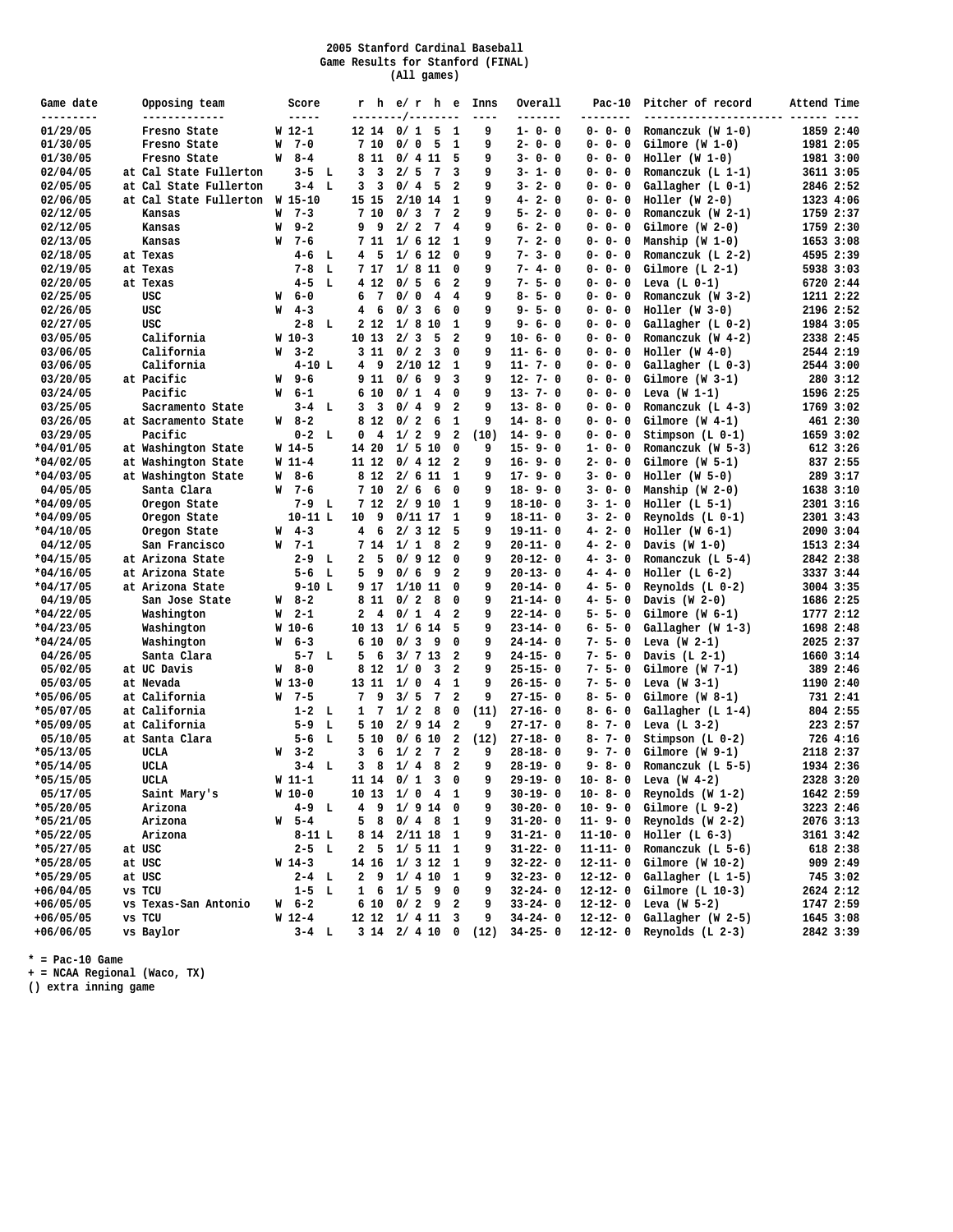# **2005 Stanford Cardinal Baseball Games Summary for Stanford (FINAL) (All games)**

| Inning-by-inning                                                                                    | 1               | $\mathbf{2}$ | 3              | 4        | 5        | 6        | - 7                                                | 8        | 9        | EХ      | Total      |
|-----------------------------------------------------------------------------------------------------|-----------------|--------------|----------------|----------|----------|----------|----------------------------------------------------|----------|----------|---------|------------|
|                                                                                                     | $- -$           | $-$          | $- -$          | $- -$    | $- -$    | $- -$    | $ -$                                               | --       | --       | $- -$   | -----      |
| Stanford                                                                                            | 50<br>32        | 29<br>27     | 46<br>40       | 51<br>37 | 48<br>22 | 44<br>32 | 35<br>38                                           | 41<br>12 | 32<br>16 | 3<br>8  | 379<br>264 |
| Opponents                                                                                           |                 |              |                |          |          |          |                                                    |          |          |         |            |
| Win-Loss Record When<br>--------------                                                              |                 |              |                |          |          |          |                                                    |          |          |         |            |
| Overall $34-25$                                                                                     |                 |              |                |          |          |          | After 6 leading 31-3                               |          |          |         |            |
| Conference $12-12$                                                                                  |                 |              |                |          |          |          | $\ldots \ldots$ trailing                           |          |          |         | $1 - 16$   |
| Non-Conference 22-13                                                                                |                 |              |                |          |          |          | tied                                               |          |          |         | $2 - 6$    |
| Home games $22-10$                                                                                  |                 |              |                |          |          |          | After 7 leading 30-3                               |          |          |         |            |
| Away games 10-14                                                                                    |                 |              |                |          |          |          | $\cdots$ trailing 2-18                             |          |          |         |            |
| Neutral site                                                                                        | $2 - 1$         |              |                |          |          |          | tied                                               |          |          |         | $2 - 4$    |
| Day games $24-15$                                                                                   |                 |              |                |          |          |          | After 8 leading 30-2                               |          |          |         |            |
| Night games 10-10                                                                                   |                 |              |                |          |          |          | $\cdots \cdots$ trailing                           |          |          |         | $1 - 19$   |
| vs Left starter                                                                                     | 8–9             |              |                |          |          |          | tied                                               |          |          |         | $3 - 4$    |
| vs Right starter 26-16                                                                              |                 |              |                |          |          |          |                                                    |          |          |         |            |
| $1 - Run$ games<br>$2 - Run$ games                                                                  | $8 - 11$<br>2-6 |              |                |          |          |          | Hit 0 home runs 13-9<br>$\ldots$ 1 home run 11-14  |          |          |         |            |
| $5+Run$ games 18-4                                                                                  |                 |              |                |          |          |          | $2+$ home runs $10-2$                              |          |          |         |            |
| Extra innings $0-4$                                                                                 |                 |              |                |          |          |          |                                                    |          |          |         |            |
| Shutouts                                                                                            | $5 - 1$         |              |                |          |          |          | Opponent 0 home runs 20-10                         |          |          |         |            |
|                                                                                                     |                 |              |                |          |          |          | $\ldots \ldots \ldots$ 1 home run. 11-10           |          |          |         |            |
| Scoring $0-2$ runs                                                                                  | $1 - 7$         |              |                |          |          |          |                                                    |          |          |         | $3 - 5$    |
| $ \ldots 3 - 5 \text{ runs} \ldots$                                                                 | $5 - 13$        |              |                |          |          |          |                                                    |          |          |         |            |
| $\ldots \ldots$ 6-9 runs 17-4                                                                       |                 |              |                |          |          |          | Made 0 errors 17-7                                 |          |          |         |            |
| 10+ runs 11-1                                                                                       |                 |              |                |          |          |          | 1 $error$ 10-11                                    |          |          |         |            |
|                                                                                                     |                 |              |                |          |          |          | $\ldots$ 2+ errors 7-7                             |          |          |         |            |
| Opponent 0-2 runs 16-2                                                                              |                 |              |                |          |          |          |                                                    |          |          |         |            |
| $\cdots \cdots \cdots$ 3-5 runs 12-9                                                                |                 |              |                |          |          |          | Opp. made 0 errors                                 |          |          |         | 8-8        |
| $ \ldots . 6 - 9 \text{ runs}$                                                                      | $5 - 10$        |              |                |          |          |          | 1 $error$ 10-7                                     |          |          |         |            |
| $\ldots \ldots \ldots$ 10+ runs                                                                     | $1 - 4$         |              |                |          |          |          | $\cdots \cdots \cdots$ 2+ errors.                  |          |          |         | $16 - 10$  |
| Scored in 1st inning 19-4<br>Opp. scored in 1st 8-12                                                |                 |              |                |          |          |          | Out-hit opponent 25-6<br>Out-hit by opponent. 4-16 |          |          |         |            |
| Scores first 22-10                                                                                  |                 |              |                |          |          |          | Hits are tied                                      |          |          |         | $5 - 3$    |
| Opp. scores first 12-15                                                                             |                 |              |                |          |          |          |                                                    |          |          |         |            |
|                                                                                                     |                 |              |                |          |          |          |                                                    |          |          |         |            |
| Record when team scores:                                                                            |                 |              |                |          |          |          |                                                    |          |          |         |            |
| 0<br>1<br>2<br>Runs                                                                                 | 3               |              | 4              | 5.       |          | 6        | 7                                                  |          | 8        | 9       | $10+$      |
| $0 - 1$<br>$0 - 2$<br>$1 - 4$<br>W-L                                                                | $2 - 5$         |              | $2 - 4$        | $1 - 4$  |          | $4 - 0$  | $6 - 2$                                            |          | $5 - 1$  | $2 - 1$ | $11 - 1$   |
| Record when opponent scores:                                                                        |                 |              |                |          |          |          |                                                    |          |          |         |            |
| 2<br>1<br>Runs<br>0                                                                                 | 3               |              | $\overline{4}$ | 5        |          | 6        | 7 <sup>7</sup>                                     |          | 8        | 9       | $10+$      |
| W-L 5-0 5-0 6-2 6-0                                                                                 |                 |              | $4 - 5$        |          |          |          | $2 - 4$ 5-3 0-1                                    |          | $0 - 2$  | $0 - 4$ | $1 - 4$    |
| Record when leading after:<br>Inn. 1 2 3                                                            | $4\overline{ }$ |              | 5.             | 6        |          | 7        | 8                                                  |          |          |         |            |
| W-L 15-2 18-5 23-4 26-4 28-3 31-3 30-3 30-2                                                         |                 |              |                |          |          |          |                                                    |          |          |         |            |
|                                                                                                     |                 |              |                |          |          |          |                                                    |          |          |         |            |
| Record when trailing after:<br>$\mathbf{1}$<br>$\overline{2}$<br>3<br>Inn.                          | 4               |              | 5              | 6        |          | 7        | 8                                                  |          |          |         |            |
| $W-L$<br>$2-11$ 5-14 6-15 4-14 4-14 1-16                                                            |                 |              |                |          |          | $2 - 18$ | 1-19                                               |          |          |         |            |
|                                                                                                     |                 |              |                |          |          |          |                                                    |          |          |         |            |
| Record when tied after:                                                                             |                 |              |                |          |          |          |                                                    |          |          |         |            |
| Inn. 1<br>$\mathbf{2}$<br>3                                                                         | $\overline{4}$  |              | 5              | 6        |          | 7        | 8                                                  |          |          |         |            |
| W-L 17-12 11-6 5-6 4-7 2-8                                                                          |                 |              |                | $2 - 6$  |          | $2 - 4$  | $3 - 4$                                            |          |          |         |            |
| Current losing streak : 1                                                                           |                 |              |                |          |          |          |                                                    |          |          |         |            |
| Longest winning streak : 4                                                                          |                 |              |                |          |          |          |                                                    |          |          |         |            |
| Longest losing streak : 3                                                                           |                 |              |                |          |          |          |                                                    |          |          |         |            |
|                                                                                                     |                 |              |                |          |          |          |                                                    |          |          |         |            |
| Home attendance: $64004$ (32 dates avg = 2000)                                                      |                 |              |                |          |          |          |                                                    |          |          |         |            |
| Away attendance : 51888 ( 27 dates avg = 1921 )<br>Total attendance: 115892 ( 59 dates avg = 1964 ) |                 |              |                |          |          |          |                                                    |          |          |         |            |
|                                                                                                     |                 |              |                |          |          |          |                                                    |          |          |         |            |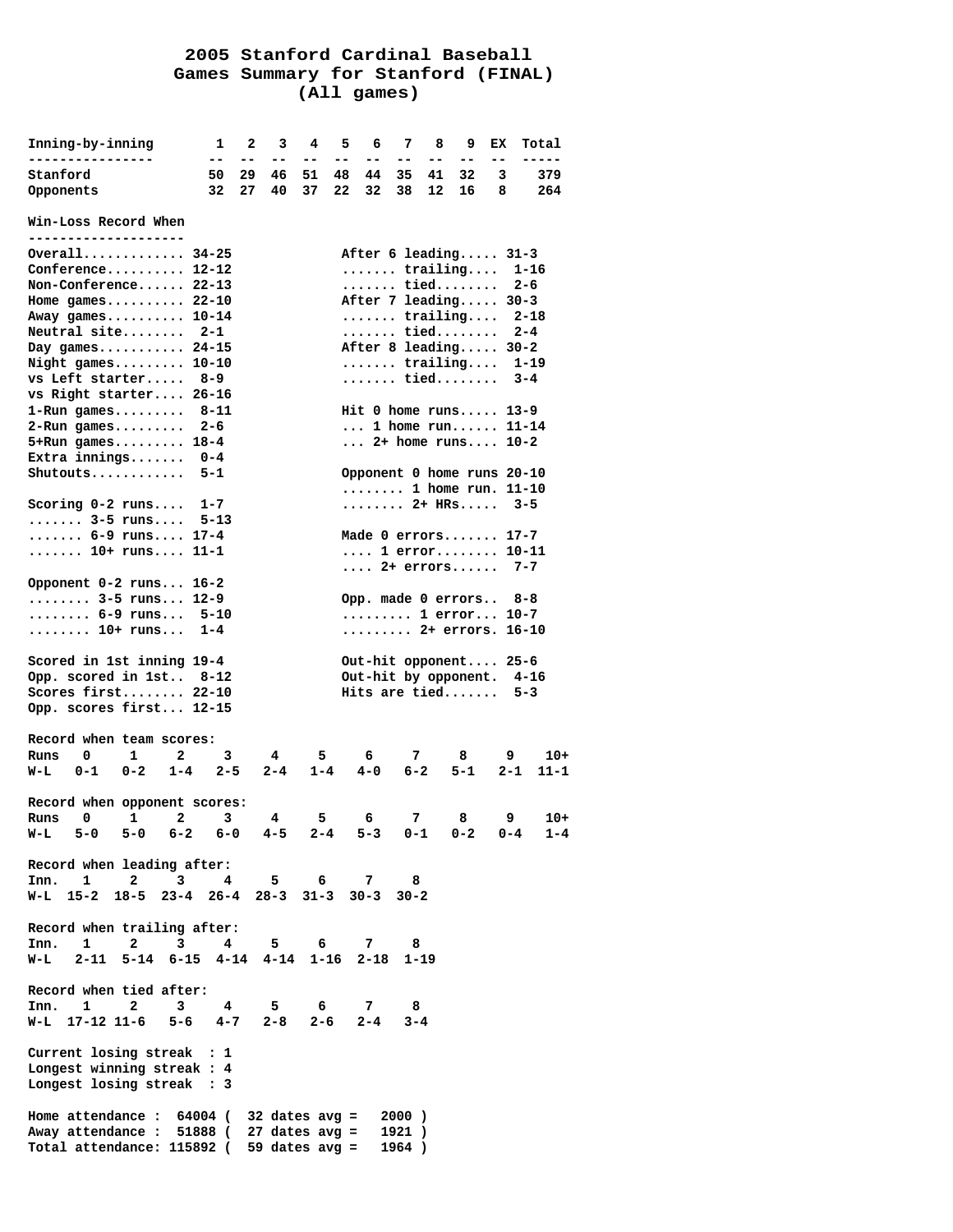### **2005 Stanford Cardinal Baseball Miscellaneous Stats for Stanford (FINAL) (All games)**

|      | <b>MULTIPLE HIT GAMES</b>                     |        | $2 \quad 3$ |   | $4$ 5+ Tot   | <b>MULTIPLE RBI GAMES</b>                        |                | $2 \t3 \t4 \t5+ \t7$ ot |   |                          |              |
|------|-----------------------------------------------|--------|-------------|---|--------------|--------------------------------------------------|----------------|-------------------------|---|--------------------------|--------------|
|      | ------------------------------------          |        |             |   |              | ------------------------------------             |                |                         |   |                          |              |
|      | 25 John Mayberry, Jr 21 $3 - -24$             |        |             |   |              | 4 Jed Lowrie 9 8 2 - 19                          |                |                         |   |                          |              |
|      | 30 Michael Taylor 18 2 2 - 22                 |        |             |   |              | 25 John Mayberry, Jr 9 6 -                       |                |                         |   |                          | - 15         |
|      | 6 Adam Sorgi 11 9 2 - 22                      |        |             |   |              | 6 Adam Sorgi $9 \quad 2 \quad 1$                 |                |                         |   |                          | $-12$        |
|      | 2 Chris Minaker 16 3 1 1 21                   |        |             |   |              | 2 Chris Minaker 7 2 1                            |                |                         |   | $\overline{\phantom{a}}$ | 10           |
|      | 4 Jed Lowrie 15 5 - - 20                      |        |             |   |              | 17 John Hester 6 3 1                             |                |                         |   | $\overline{\phantom{a}}$ | 10           |
|      | 17 John Hester 15 4 - - 19                    |        |             |   |              | 30 Michael Taylor $5 \quad 3 \quad - \quad -$    |                |                         |   |                          | 8 8          |
|      | 24 Jim Rapoport 14 2 2 - 18                   |        |             |   |              | 8 Chris Lewis 7                                  |                |                         |   |                          | $-1 - 8$     |
|      | 8 Chris Lewis 14 2 - - 16                     |        |             |   |              | 24 Jim Rapoport                                  | $\overline{4}$ |                         |   |                          | $-1 - 5$     |
|      | 14 Brendan Domaracki 5 - - - 5                |        |             |   |              | 14 Brendan Domaracki                             |                | $4 - - - 4$             |   |                          |              |
|      | 22 Ben Summerhays $1 \quad 1 \quad - \quad -$ |        |             |   | $\mathbf{2}$ | 29 Ryan Seawell                                  |                | $1 \quad 1$             |   |                          | $- - 2$      |
|      | 29 Ryan Seawell $1 - -$                       |        |             |   | $\mathbf{1}$ | 22 Ben Summerhays                                |                | $1 - - - -$             |   |                          | $\mathbf{1}$ |
| TEAM | ------------------------------------          | 131 31 |             | 7 | 1 170        | ---------------------------------<br><b>TEAM</b> |                | 62 25                   | 7 | $\mathbf 0$              | 94           |

 **HITTING STREAKS Longest Current ------------------------------------- 24 Jim Rapoport..... 13 - 2 Chris Minaker.... 13 3 6 Adam Sorgi....... 11 3 25 John Mayberry, Jr 8 3 17 John Hester...... 8 3 8 Chris Lewis...... 7 1 4 Jed Lowrie....... 6 2 30 Michael Taylor... 6 2 29 Ryan Seawell..... 3 - 14 Brendan Domaracki 2 - 22 Ben Summerhays... 2 - 33 Randy Molina..... 1 - 11 Jeff Boes........ 1 1**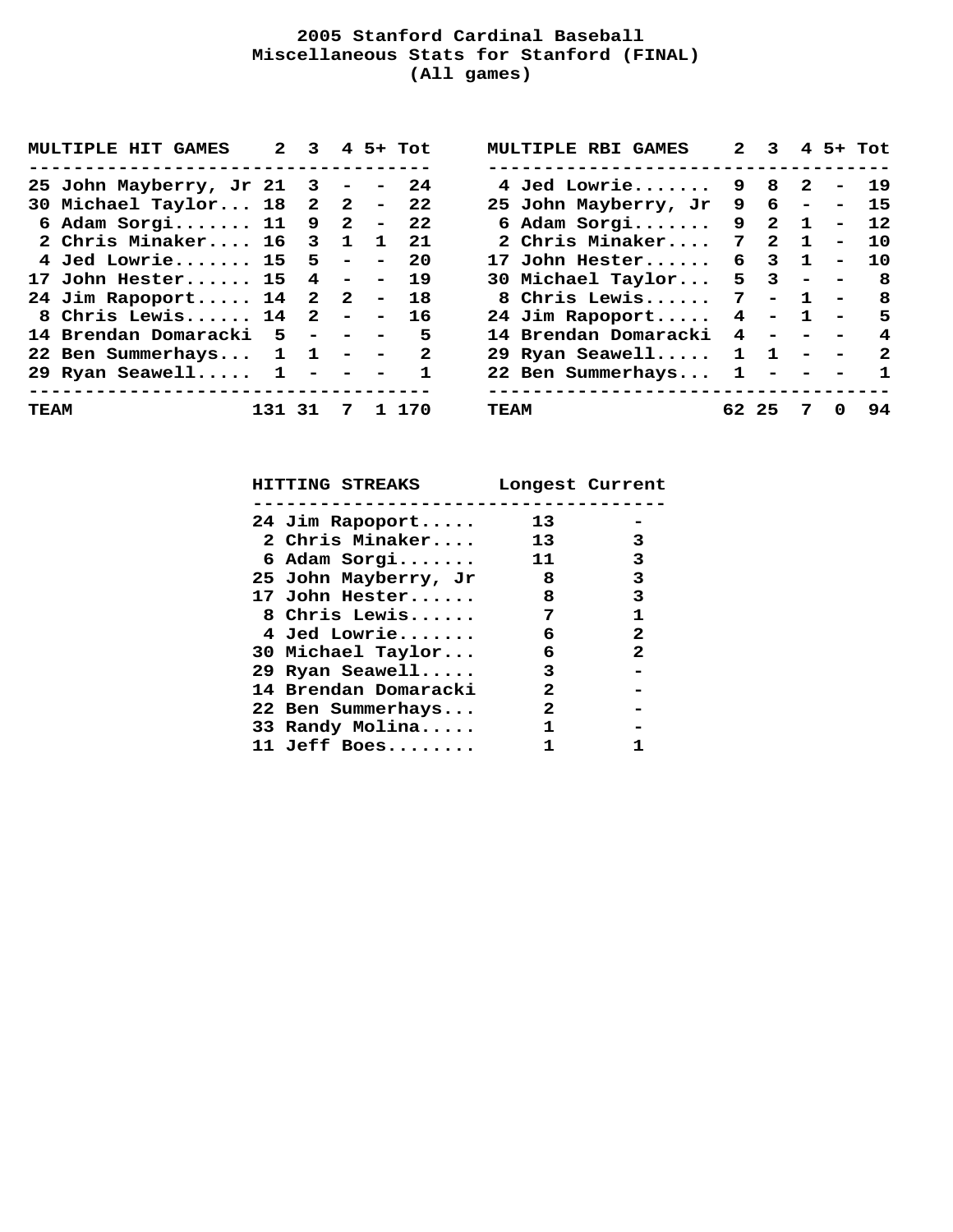#### **2005 Stanford Cardinal Baseball Conference statistics for Stanford (FINAL) (Pac-10 games only Sorted by Batting avg)**

 **Record: 12-12 Home: 7-5 Away: 5-7 Pac-10: 12-12**

| Player               | <b>AVG</b> | $GP-GS$          | AB           | R           | н  | 2B | 3B           | HR RBI       |    | TВ      | SLG <sup>8</sup> |              | BB HBP         | SO GDP |              | OB%  | SF | SH | <b>SB-ATT</b> | P <sub>O</sub> | A  | Е            | FLD%   |
|----------------------|------------|------------------|--------------|-------------|----|----|--------------|--------------|----|---------|------------------|--------------|----------------|--------|--------------|------|----|----|---------------|----------------|----|--------------|--------|
| 4 Jed Lowrie         | .333       | $24 - 24$        | 84           | 21          | 28 | 7  | $\mathbf{2}$ | 3            | 24 | 48      | .571             | 23           | $\mathbf{1}$   | 16     | $^{\circ}$   | .460 | 5  | 0  | $2 - 4$       | 49             | 73 | 4            | .968   |
| 22 Ben Summerhays    | .333       | $9 - 0$          | 18           | 2           | 6  | 1  | 0            | 0            | 3  | 7       | .389             | $\mathbf{2}$ | $\overline{a}$ | 8      | 0            | .455 | 0  | 0  | $0 - 0$       | 0              | 0  | 0            | .000   |
| 24 Jim Rapoport      | .323       | $24 - 24$        | 99           | 22          | 32 | 5  | 1            | 2            | 13 | 45      | .455             | 8            | 1              | 17     | 0            | .380 | 0  | 1  | $7 - 12$      | 64             | 0  |              | 01.000 |
| 6 Adam Sorgi         | .317       | $24 - 24$        | 104          | 25          | 33 | 8  | 1            | 3            | 14 | 52      | .500             | 12           | $\mathbf{1}$   | 12     | 1            | .390 | 1  | 1  | $2 - 3$       | 22             | 52 | 8            | .902   |
| 25 John Mayberry, Jr | .309       | $24 - 24$        | 97           | 15          | 30 | 9  | 0            | $\mathbf{1}$ | 18 | 42      | .433             | 10           | 4              | 15     | 0            | .396 | 0  | 0  | $3 - 5$       | 204            | 15 |              | 01.000 |
| 17 John Hester       | .298       | $24 - 24$        | 94           | 14          | 28 | 6  | 0            | 3            | 17 | 43      | .457             | 9            | 3              | 16     | 0            | .377 | 0  | 2  | $1 - 1$       | 157            | 18 | $\mathbf{1}$ | .994   |
| 2 Chris Minaker      | .283       | $24 - 24$        | 106          | 16          | 30 | 12 | 0            | 1            | 18 | 45      | .425             | 4            | 0              | 13     | 2            | .306 | 1  | 2  | $2 - 3$       | 40             | 57 | 5            | .951   |
| 8 Chris Lewis        | .264       | $24 - 24$        | 87           | 12          | 23 | 6  | 0            | 2            | 19 | 35      | .402             | 4            | 0              | 12     | $\mathbf{1}$ | .284 | 4  | 2  | $3 - 4$       | 40             | 1  |              | 01.000 |
| 30 Michael Taylor    |            | $.261$ $24 - 24$ | 88           | 19          | 23 | 6  | 0            | 2            | 12 | 35      | .398             | 9            | $\overline{a}$ | 12     | 4            | .340 | 1  | 2  | $2 - 3$       | 43             | 3  | 5            | .902   |
| 29 Ryan Seawell      | .227       | $19 - 0$         | 22           | 3           | 5  | 1  | 0            | 2            | 5  | $12 \,$ | .545             | 0            | 2              | 6      | 0            | .292 | 0  | 1  | $0 - 0$       | 1              | 0  |              | 01.000 |
| 14 Brendan Domaracki | .125       | $19 - 0$         | 48           | 4           | 6  | 1  | 0            | $\mathbf{0}$ | 2  | 7       | .146             | $\mathbf{2}$ | 3              | 9      | 0            | .208 | 0  | 0  | $2 - 2$       | 0              | 0  | 0            | .000   |
| 11 Jeff Boes         | .000       | $1 - 0$          | 2            | 0           | 0  | 0  | 0            | 0            | 0  | 0       | .000             | 0            | 0              | 1      | 1            | .000 | 0  | 0  | $0 - 0$       | 0              | 0  | 0            | .000   |
| 33 Randy Molina      | .000       | $1 - 0$          | $\mathbf{1}$ | 0           | 0  | 0  | 0            | 0            | 0  | 0       | .000             | 0            | 0              | 0      | 0            | .000 | 0  | 0  | $0 - 0$       | 0              | 0  | 0            | .000   |
| $16$ Joe Ayers       | .000       | $1 - 0$          | 0            | 0           | 0  | 0  | 0            | 0            | 0  | 0       | .000             | 0            | 0              | 0      | 0            | .000 | 0  | 0  | $0 - 0$       | 0              | 0  | 0            | .000   |
| 38 Rex Petrill       | .000       | $1 - 1$          | 0            | 0           | 0  | 0  | 0            | 0            | 0  | 0       | .000             | 0            | 0              | 0      | 0            | .000 | 0  | 0  | $0 - 0$       | 0              | 0  | 0            | .000   |
| 26 Cameron Matthews. | .000       | $2 - 0$          | 0            | 0           | 0  | 0  | 0            | 0            | 0  | 0       | .000             | 0            | 0              | 0      | 0            | .000 | 0  | 0  | $0 - 0$       | 0              | 0  | 0            | .000   |
| 18 Jeff Gilmore      | .000       | $6 - 6$          | 0            | 0           | 0  | 0  | 0            | 0            | 0  | 0       | .000             | 0            | 0              | 0      | 0            | .000 | 0  | 0  | $0 - 0$       | 4              | 7  |              | 01.000 |
| 21 Mark Romanczuk    | .000       | $11 - 11$        | 0            | 0           | 0  | 0  | 0            | 0            | 0  | 0       | .000             | 0            | 0              | 0      | 0            | .000 | 0  | 0  | $0 - 0$       | $\mathbf{2}$   | 10 |              | 01.000 |
| 12 Matt Leva         | .000       | $6 - 6$          | 0            | 0           | 0  | 0  | 0            | 0            | 0  | 0       | .000             | 0            | 0              | 0      | 0            | .000 | 0  | 0  | $0 - 0$       | 1              | 5  |              | 01.000 |
| Totals               | .287       | $24 - 24$        |              | 850 153 244 |    | 62 | $4^{\circ}$  | 19 145       |    | 371     | .436             | 83           |                | 19 137 | 9            | .359 | 12 | 11 | $24 - 37$     | 635 262        |    | 23           | .975   |

**LOB - Team (185), Opp (186). DPs turned - Team (27), Opp (10). TPs turned - Team (1). IBB - Team (6), Lowrie 2, Minaker 1, Sorgi 1, Rapoport 1, Mayberry, Jr 1, Opp (6). Picked off - Lewis 1.**

#### **(Pac-10 games only Sorted by Earned run avg)**

**Opponents........... .300 24-24 837 132 251 45 3 17 118 353 .422 70 30 159 23 .373 3 13 19-29 637 235 32 .965**

| Player                 | ERA  | W-L            | APP         | GS         |              | CG SHO/CBO SV |            | ΙP                  | н              | R            | ER           | BB           | SO.    | 2B    | 3B           | HR             |     | AB B/Avg |              | WP HBP       | BK             | SFA SHA    |                          |
|------------------------|------|----------------|-------------|------------|--------------|---------------|------------|---------------------|----------------|--------------|--------------|--------------|--------|-------|--------------|----------------|-----|----------|--------------|--------------|----------------|------------|--------------------------|
| 37 Jeff Stimpson       | 0.00 | $0 - 0$        |             | $^{\circ}$ | 0            | 0/0           | $^{\circ}$ | 1.0                 | 1              | $^{\circ}$   | 0            | 1            | 0      | 0     | 0            | $^{\circ}$     | 3   | .333     | $\mathbf{0}$ | 0            | $^{\circ}$     |            | $0\qquad 0$              |
| 36 Matt Manship 0.79   |      | $0 - 0$        | 9           | $^{\circ}$ | 0            | 0/0           |            | 3, 11.1             | 14             | $\mathbf{1}$ | $\mathbf{1}$ | 5            | 6      | 0     | $\mathbf{1}$ | $^{\circ}$     | 45  | .311     | $\mathbf{1}$ | 0            | 1              |            | $0\quad 1$               |
| 28 Nolan Gallagher     | 2.84 | $1 - 2$        | 9           | 0          | $^{\circ}$   | 0/0           |            | 1 19.0 19           |                | 8            | 6            | 10           | 22     | 3     | $^{\circ}$   | $^{\circ}$     | 74  | .257     | 6            | $\mathbf{1}$ | 2              |            | $0\quad 1$               |
| 34 Blake Holler        | 3.90 | $2 - 3$        | $12 \,$     | 1          | $^{\circ}$   | 0/0           |            | 1 27.2 37           |                |              | 15 12 13     |              | 27     | 5     | $^{\circ}$   | $\overline{2}$ | 110 | .336     | 3            | 5.           | $\Omega$       |            | 5                        |
| 18 Jeff Gilmore 4.37   |      | $5 - 1$        | 8           | 8          | 3            | 0/0           |            | 0, 57.2             | 68             | 34           | 28           | 12           |        | 34 13 | $\mathbf{1}$ | 4              | 228 | .298     | 0            | 4            | 0              |            | $0\quad 2$               |
| 19 Erik Davis 4.50     |      | $0 - 0$        | 4           | $^{\circ}$ | $^{\circ}$   | 0/0           | $^{\circ}$ | 6.0                 | 5              | 3            | 3            | $\mathbf{1}$ | 2      | 2     | $\mathbf{1}$ | $^{\circ}$     | 19  | .263     | $^{\circ}$   | 1            | $^{\circ}$     |            | $1 \quad 1$              |
| 21 Mark Romanczuk      | 5.05 | $1 - 3$        | 8           | 8          | $^{\circ}$   | 0/0           |            | 0, 51.2             | 55             | 34           | -29          | 13           | 34     | 10    | $^{\circ}$   | 5              | 199 | .276     |              | 2 11         | $\overline{2}$ |            | $\overline{\phantom{0}}$ |
| 12 Matt Leva           | 5.97 | $2 - 1$        | 7           | 7          | $^{\circ}$   | 0/0           |            | $0$ 28.2 41         |                |              | 21 19        | 8            | 23     | -8    | 0            | 6              | 126 | .325     | $\mathbf{1}$ |              | 0              | $^{\circ}$ | $\overline{\phantom{0}}$ |
| 20 Greg Reynolds 12.46 |      | $1 - 2$        | $7^{\circ}$ | 0          | 0            | 0/0           | $^{\circ}$ |                     | $8.2 \quad 11$ |              | 16 12        |              | 7 11   | 4     | 0            | $^{\circ}$     | 33  | .333     | 0            | 7            | $^{\circ}$     |            | $0\quad 2$               |
| Totals                 |      | $4.63$ 12-12   | 24          | 24         | 3            | 0/0           |            | 5 211.2 251 132 109 |                |              |              |              | 70 159 | 45    | 3            | 17             | 837 | .300     | 13           | 30           | 5              |            | $3 \quad 13$             |
| Opponents              |      | $5.55$ $12-12$ | 24          | 24         | $\mathbf{2}$ | 0/0           |            | 7 212.1 244 153 131 |                |              |              |              | 83 137 | 62    | 4            | 19             | 850 | .287     | 8            | 19           | 5.             | $12 \,$    | - 11                     |
|                        |      |                |             |            |              |               |            |                     |                |              |              |              |        |       |              |                |     |          |              |              |                |            |                          |

**PB - Team (3), Hester 3, Opp (1). Pickoffs - Team (4), Gilmore 2, Romanczuk 1, Manship 1, Opp (1). SBA/ATT - Hester (19-28), Holler (4-7), Romanczuk (2-6), Gilmore (3-5), Leva (3-4), Manship (3-3), Gallagher (2-2), Davis (1-1), Reynolds (1-1).**